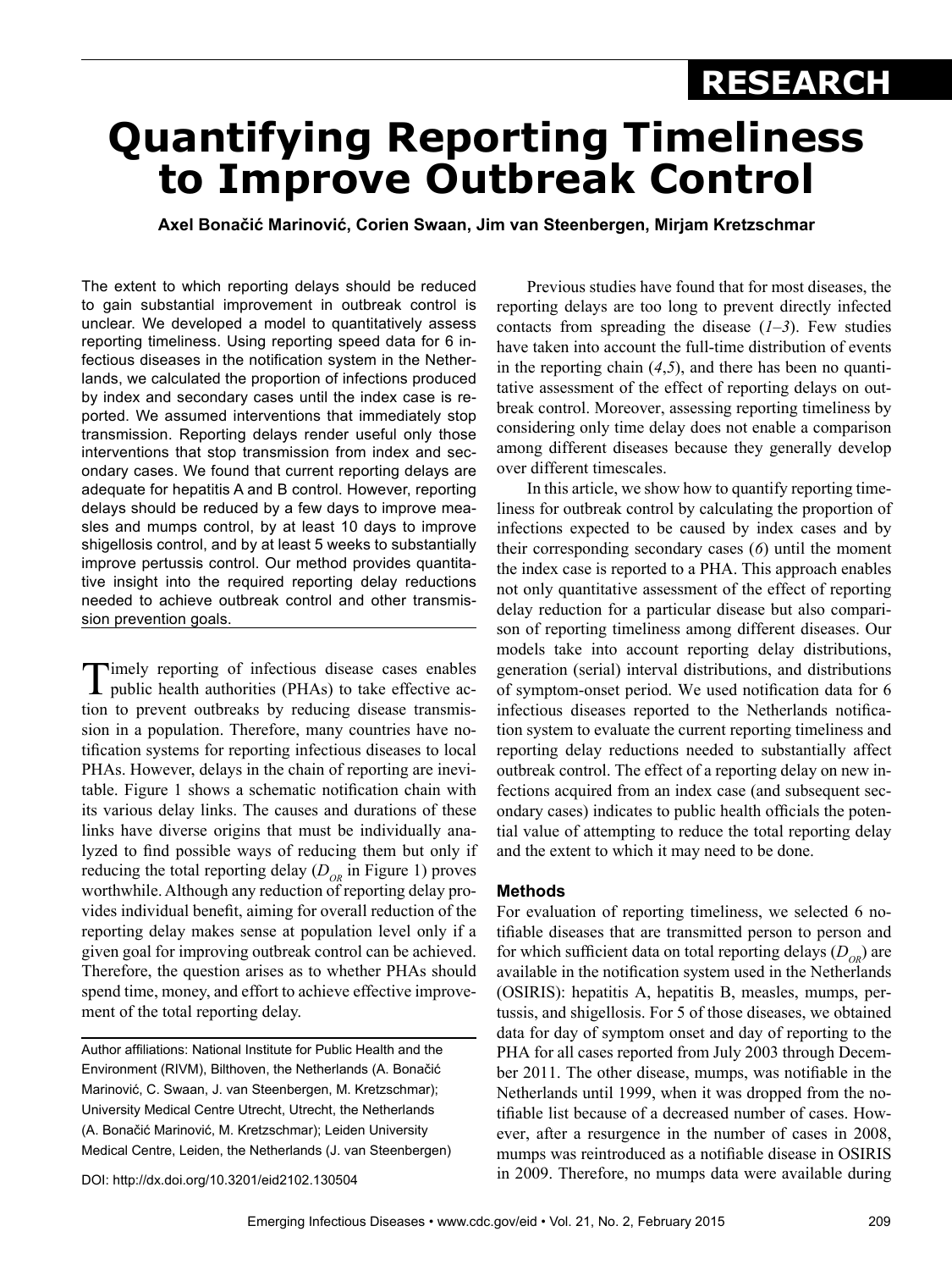

**Figure 1.** Timeline for chain of disease reporting, the Netherlands. Lab, laboratory; PHA, public health authority.

1999–2008. We included mumps in our analysis because of its high incidence even though control measures are limited, similar to the situation with pertussis. To model the reporting delay for each disease, we fitted analytical log-normal distributions to the OSIRIS data. We also used log-normal distributions that fit serial interval and time-tosymptom onset ranges found in the literature (Table 1).

The course of infection for each disease has its own characteristic time scale (latent, infectious, and symptomatic periods). Thus, a 1-week delay might have a substantial effect on control of a slowly progressing disease such as hepatitis A but not on a rapidly progressing disease such as shigellosis. Moreover, reporting itself also has its own time scale because of various factors behind each link in the reporting chain. Therefore, for timeliness of case reporting to be assessed and compared for various diseases, timeliness needs to be evaluated in terms of the number of infections that could not be prevented because of the delay, rather than in terms of the actual time taken to report cases.

When a case is reported, regional PHAs implement mostly case-based interventions. These interventions are intended to prevent transmission from the reported case and from secondary cases that may have been acquired from the index case. Secondary cases are identified by contact tracing. For this reason, for each disease we first calculated the proportion of expected infections produced by an index case (PIR1) until the moment the index case in question is reported to the local PHA. We then calculated the proportion of expected infections produced by each secondary case produced by a reported index case (PIR2) until the moment the index case in question is reported to the local PHA. Throughout this study we refer to an index case as any case that is reported because of a positive diagnosis and a case that has not yet been traced as a secondary case when reported (i.e., all primary cases that may result in clusters). For every calculation, we considered the hypothetical intervention in which contact tracing and stopping of transmission occur instantly when the index case is reported. Such a rapid response is not realistic, but the estimate provides an upper limit for outbreak control potential as determined by reporting speed. The calculations were performed by using scripts written in Python programming language (https:// www.python.org). Below is an introductory explanation of our calculations; further details and explicit formulas are provided in the online Technical Appendix (http://wwwnc. cdc.gov/EID/article/21/2/13-0504-Techapp1.pdf).

### **Calculation of PIR1, a 1-Generation–based Response**

The generation interval is the time elapsed from the moment an infector acquires a pathogen until he/she infects another host. The distribution of the generation interval time then indicates the average infective profile since an index case acquired the pathogen (*15*). Figure 2, panel A, shows distribution of an index case generation interval: initially a period when no infections take place (latent period); then as time passes, the profile rises (beginning of infectious period) to a peak (most infections occur at this moment) and later declines, leading to the end of the infectious period. We considered the reporting time elapsed since infection (RTSI) to be the addition of the symptom onset time

| <b>Table 1.</b> Parameters for reporting delay models, by disease <sup>*</sup> |                      |                      |                      |                    |                  |  |  |  |  |  |
|--------------------------------------------------------------------------------|----------------------|----------------------|----------------------|--------------------|------------------|--|--|--|--|--|
|                                                                                | Serial interval      | Symptom onset        | Reporting delay      |                    |                  |  |  |  |  |  |
|                                                                                | distribution, median | distribution, median | distribution, median | Reproduction       |                  |  |  |  |  |  |
| Disease                                                                        | days (SD)            | days (SD)            | days (SD)            | number, R (range)† | References       |  |  |  |  |  |
| <b>Hepatitis A</b>                                                             | 27.5(4)              | 28(9)                | 8.6(11.9)            | $3.33(3-4)$        | $(7 - 10)$       |  |  |  |  |  |
| Hepatitis B                                                                    | 47.5 (20)            | 80 (35)              | 14.7 (24.3)          | $1.75(1 - 2.5)$    | $(7-9, 11)$      |  |  |  |  |  |
| Measles                                                                        | 11.6(2.4)            | 11.5(2.5)            | 9.0(12)              | $8(8-30)$          | $(7-10, 12)$     |  |  |  |  |  |
| Mumps                                                                          | 19.1(5.4)            | 19.5(2.3)            | 9.0(13.8)            | $5.5(4-7)$         | $(7 - 10)$       |  |  |  |  |  |
| Pertussis                                                                      | 16 (13)              | 9(2.5)               | 40.8 (24.4)          | $5.5(5-6.5)$       | $(7-10, 13, 14)$ |  |  |  |  |  |
| Shigellosis‡                                                                   | 5(3.5)               | 2.5(1.5)             | 14.6 (13.8)          | $3.5(2-5)$         | $(7-9)$          |  |  |  |  |  |

\*All distributions are fitted to log-normal distributions with medians and standard deviations as indicated. Reporting delay distribution of pertussis is an exception, which is fitted to a gamma distribution.

†The reproduction numbers are those used for outbreak control calculations, and the ranges in brackets are those found in the literature.

‡For shigellosis, an average transmission period (serial interval distribution) of 1 wk (median 5 d) was assumed, although in practice shedding continues after that.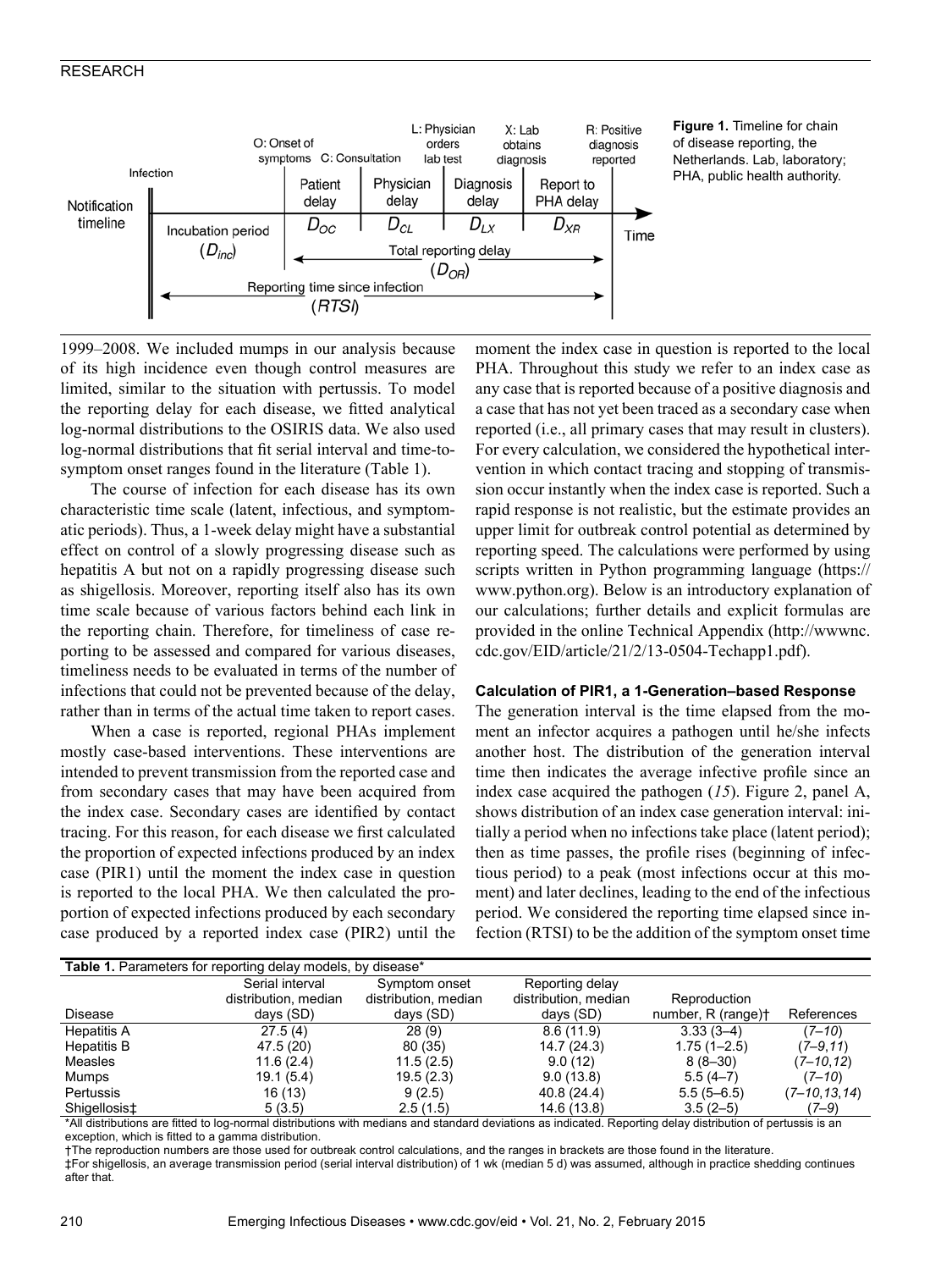

**Figure 2.** Schematic modification of PIR1. A) Generation interval distribution of an index case as function of time since the index case acquired the pathogen. Without notification and intervention, the proportion of infections expected by the index case is 1, the light gray area under the curve. B) How the generation interval distribution is modified, assuming that all index cases are notified and stopped exactly 13 days after exposure to the pathogen. C) How the average generation interval is modified when index cases are notified and stopped according to a time distribution. Dark gray shading indicates the PIR1 value for each situation. The black line indicates the proportion of index cases not yet notified (right y-axis), equivalent to the probability of an index case not yet being notified in each situation. PIR1, expected proportion of cases caused by index case at notification.

 $(D_{\text{NC}})$  and the reporting delay  $(D_{\text{OR}})$  (Figure 1). Figure 2, panel B, shows PIR1 in the extreme case that RTSI is fixed at 13 days for every infector, meaning that the probability of not being reported before RTSI is 1 and after RTSI is 0. The proportion of expected infections produced by an index case (PIR1) until reporting time is then provided by the area under the generation interval curve weighted by the probability of not yet being reported, equivalent to the percentage of nonreported cases. However, times for symptom onset and reporting delays vary from person to person, and RTSI then becomes a distribution. This distribution smooths out the step-like probability of any infector not being reported at a given time (Figure 2, panel C), which consequently smooths out how the generation interval must be weighted for an appropriate PIR1 calculation.

## **Calculation of PIR2, a 2-Generation–based Response**

The calculation of the proportion of expected infections produced by secondary cases at the time when their corresponding index case is reported (PIR2) is conducted in the same way as that of PIR1, but a 2-generation interval is used instead of a standard generation interval. A 2-generation interval is constructed by subsequently adding 2 standard generation intervals. The 2-generation interval distribution indicates the average second-generation infective profile as time passes since the index case acquired the pathogen (Figure 3, panel A). PIR2 is then provided by the area under the 2-generation interval curve weighted by the probability of the index case not yet being reported (Figure 3, panel B).

At an early stage, an outbreak is controlled (i.e., prevalence begins to decline) by implementing a case-based intervention that can stop transmission early enough so that the number of cases produced per infector is <1 (*6*,*16*,*17*). The number of cases produced per index case is calculated by multiplying PIR1 times the reproduction number (R) of the disease in question. The number of cases produced per secondary case is PIR2 multiplied by the reproduction number. Hence, for each disease, we assumed that the conditions for outbreak control are PIR1<1/R and PIR2<1/R. In addition, given that PIR2 involves 2 generations, we considered the alternative (more restrictive) outbreak control condition  $PIR2 < 1/R<sup>2</sup>$ . To evaluate the status of the current reporting timeliness of the 6 diseases, we compared our PIR1 and PIR2 results with the outbreak control conditions.

To assess the potential for improvement by reducing current reporting delays for each disease, we studied how much various reporting delays influence PIR1 and PIR2 and calculated the reporting delay reductions needed to reach outbreak control conditions. PIR1 and PIR2 were highly dependent on the reporting delay median but not so regarding standard deviations within the range matching actual reporting delay distributions (online Technical Appendix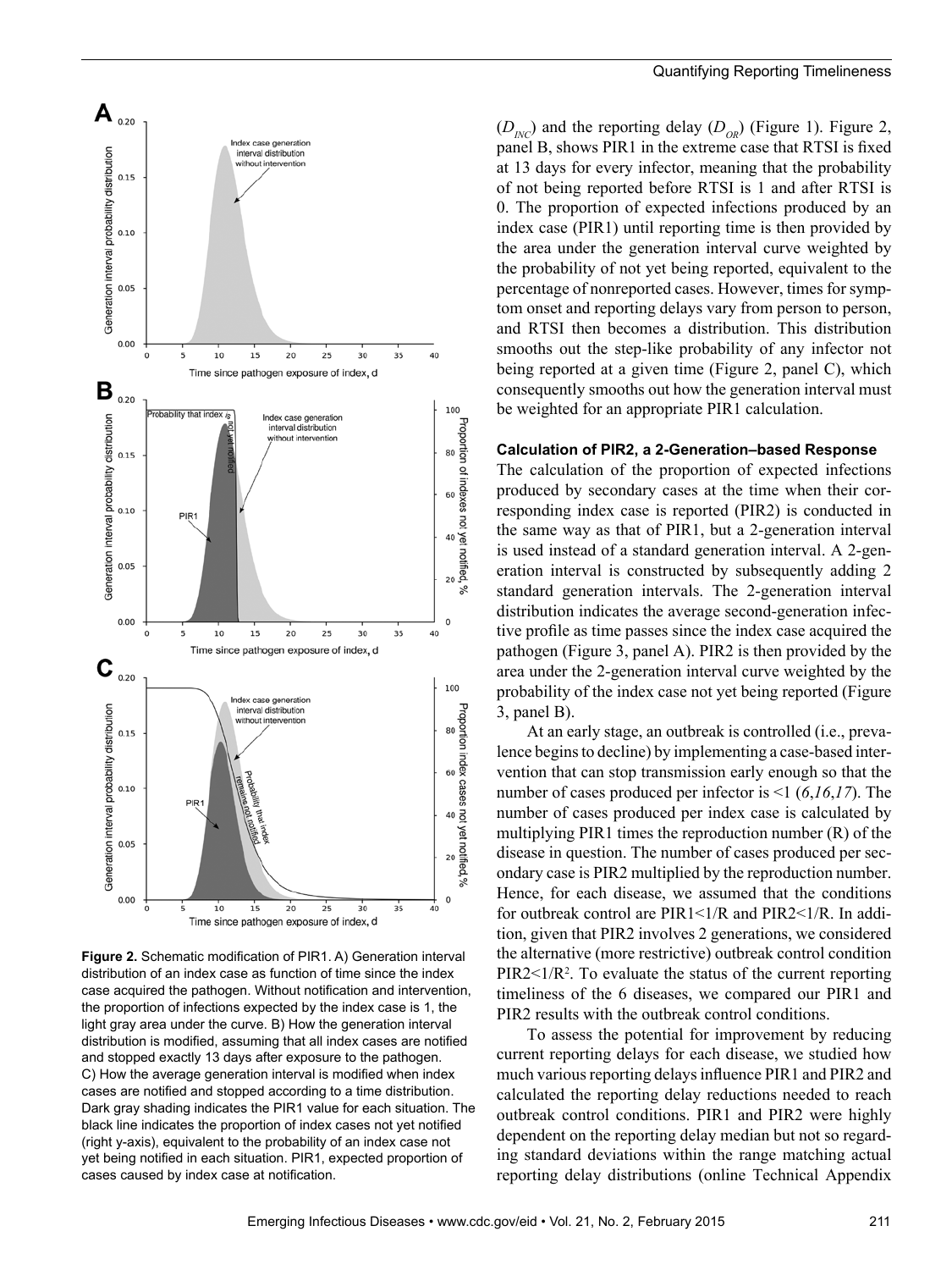

**Figure 3.** Schematic modification of PIR2. A) Generation interval time distributions of index and secondary cases, from the moment of exposure of the notified index case. PIR2 is represented by the area under the second generation interval distribution, which is 1 in the absence of notification/intervention. B) PIR1 and PIR2 values when index cases are notified and stopped together with their secondary cases, according to a time distribution. C) How PIR values in panel B are modified by 40% underreporting. Dark gray shading indicates PIR1 and PRI2 values. The black line indicates the proportion of index cases not yet notified (right y-axis), equivalent to the probability of an index case not yet being notified in each situation. PIR1, expected proportion of cases caused by index case at notification; PIR2, expected proportion of new infections caused by secondary cases before index case is notified.

Figure). Therefore, for simplicity, we present our reporting delay analysis results as medians of 1–60 days under the assumption that standard deviations are equal to the medians**.** For each disease, we evaluated the ratio at which PIR1 and PIR2 are reduced after the reporting delay median is reduced by 1 day, as extracted from the OSIRIS database. These reduction ratios enabled us to determine those diseases for which reduction of reporting delays would most prevent further transmission.

#### **Underreporting**

Our calculations of PIR1 and PIR2 were made with the assumption of 100% reporting compliance. However, a proportion of cases are not reported (and might include asymptomatic cases). From an outbreak control point of view, underreporting can be tackled by assuming that there are only reported cases, each producing an increased average number of infections to account for the contribution to disease transmission from the cases that are not reported (Figure 3, panel C). PIR1 and PIR2 are modified as follows: PIR (underreported) = PIR  $\times$  (1 – proportion.underreported) + proportion.underreported. Therefore, there is a maximum limit for underreporting beyond which it is not possible to satisfy the outbreak control condition  $R \times PIR$ (underreported) <1. We calculated this limit for the studied diseases by assuming instantaneous reporting at the day of symptom onset. Although this assumption is not realistic, it provides an upper limit estimate for underreporting if outbreak control is desired.

#### **Vaccination Coverage**

Many diseases are preventable by vaccination; among the 13 diseases in the National Immunization Program vaccination schedule for the Netherlands are hepatitis B, measles, mumps, and pertussis. Consequently, part of the population might be protected by vaccine-induced immunity. When considering that individually targeted interventions are implemented effectively, the minimum vaccination coverage needed to achieve herd immunity is reduced. We calculated this reduction for the 6 studied diseases by first considering the current reporting delays and the outbreak control condition  $[R(1 - coverage)]^2 \times PIR2 \le 1$ . From this condition we derived the reduced minimum vaccination coverage needed for outbreak control and compared it with the standard vaccination coverage needed for achieving herd immunity  $(coverage>1 - 1/R)$ .

#### **Model Parameters**

We fitted log-normal distributions to frequency distribution of reporting delays as extracted from OSIRIS. We performed fitting with a Kolmogorov-Smirnov minimization and a 0.05 significance level by using the program Mathematica version 8.0 (http://www.wolfram.com/mathematica/).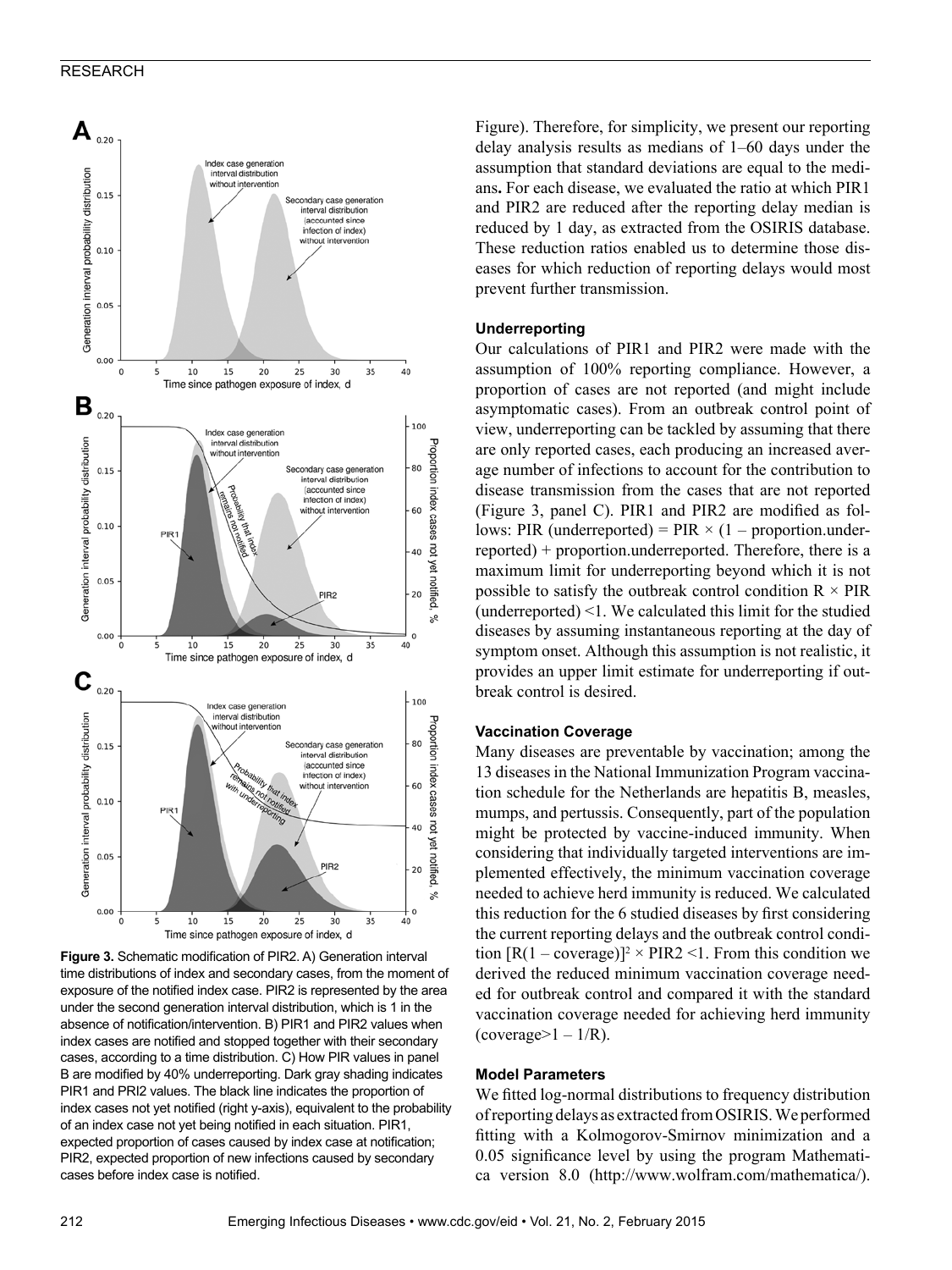

**Figure 4.** Timeliness of current reporting speed in the Netherlands, evaluated considering interventions applied to reported index cases only. The outbreak control condition is R × PIR1<1. Diseases that lie in the outbreak control areas are those for which reporting speed is timely enough to enable outbreak control. PIR1, expected proportion of cases caused by index case at notification; R, reproduction number.

Table 1 shows the parameters we found and used in our models for each disease.

Because generation intervals are difficult to observe, we used the serial interval as a proxy for the generation interval (*18*) and assumed equivalence. The serial interval is the time between symptom onset of an index case and symptom onset of a secondary case. For each disease we extracted information on incubation period distribution, serial interval, and reproduction number from the published literature (Table 1). Most data on incubation periods and serial intervals in the literature are provided as a range with a relevant value (average, median, or mode). Therefore, we constructed the distributions by finding parameters for which a log-normal distribution would present the relevant value found in the literature, and the 2.5th and 97.5th percentiles would correspond to the ranges found in the literature. Log-normal distributions are easy to handle, and there is evidence favoring them as incubation period distributions (*19*).

## **Results**

## **Current Reporting Timeliness**

Current reporting timeliness in the Netherlands is shown in Figure 4; calculations are based on data from the Netherlands and consider interventions applied only to the reported index case. For most diseases, the expected proportion of infections produced until reporting is >90%. The expected proportion of infections is lower for hepatitis only; however, this proportion is still high at  $>80\%$ . Therefore, if an index case is instantly removed as a source at the moment of reporting, in general  $\leq 10\%$  secondary infections

are prevented, which renders such an intervention rather ineffective. Even fewer infections can be prevented if underreporting is considered. All diseases shown in Figure 4 lie above outbreak control condition.

When interventions are also applied to secondary cases produced by a reported index case, the interventions become more effective. The expected proportion of infections produced by secondary cases, PIR2, for the 6 diseases is shown in Figure 5. Hepatitis A lies close to the lower outbreak control condition, indicating that its current reporting speed should be timely enough to keep it under control. The same indication applies to hepatitis B, which also lies below the upper outbreak control limit, despite its intermediate PIR2 values. PIR2 for measles is intermediate, which places the disease far outside the area in which control is possible. PIR2 is low to intermediate for mumps, but the reproduction number for mumps is smaller than that for measles, which places the disease close to the upper outbreak control condition. Pertussis and shigellosis remain in the region of high PIR2 values, meaning that secondary cases may have already produced most infections at the moment that the index case is reported, thereby limiting the effectiveness of outbreak control by means of contact tracing.

## **Room for Improving Reporting Timeliness**

Interventions applied only to index cases are rather inefficient, even with the swiftest reporting. Figure 6 shows that even when a case is (unrealistically) reported on the same day of symptom onset (median  $= 0$ ), PIR2 values are above their respective outbreak control limit for 5 of the 6 studied diseases. This finding is because of the proportion of expected secondary infections an index case produces while asymptomatic (*6*). The exception is shigellosis, but for this disease already a median reporting delay of 1 day would be too late for implementing outbreak control. In general, only short reporting delays of  $\approx$ 3 days would enable substantial reduction of PIR1 for the 6 diseases. Moreover, with current reporting delays, the largest PIR1 reduction ratio achieved by reducing current delays by 1 day is 2.6% (for hepatitis A) (Table 2).

However, for some diseases, the efficiency of applying interventions also to traced contacts can be substantially increased by reducing reporting delays. Relevant results are summarized in Table 2. Figure 7 shows that for sufficiently short reporting delay medians, the upper outbreak control condition could eventually be satisfied for all 6 diseases. If the median reporting delay for hepatitis A were 8 days, the lower, more restrictive, outbreak control condition could be satisfied. Outbreak control for measles and mumps would need reporting delay medians of 2 and 3 days, respectively. For hepatitis B and shigellosis, reporting would need to be almost instantaneous (1-day delay); for pertussis, the lower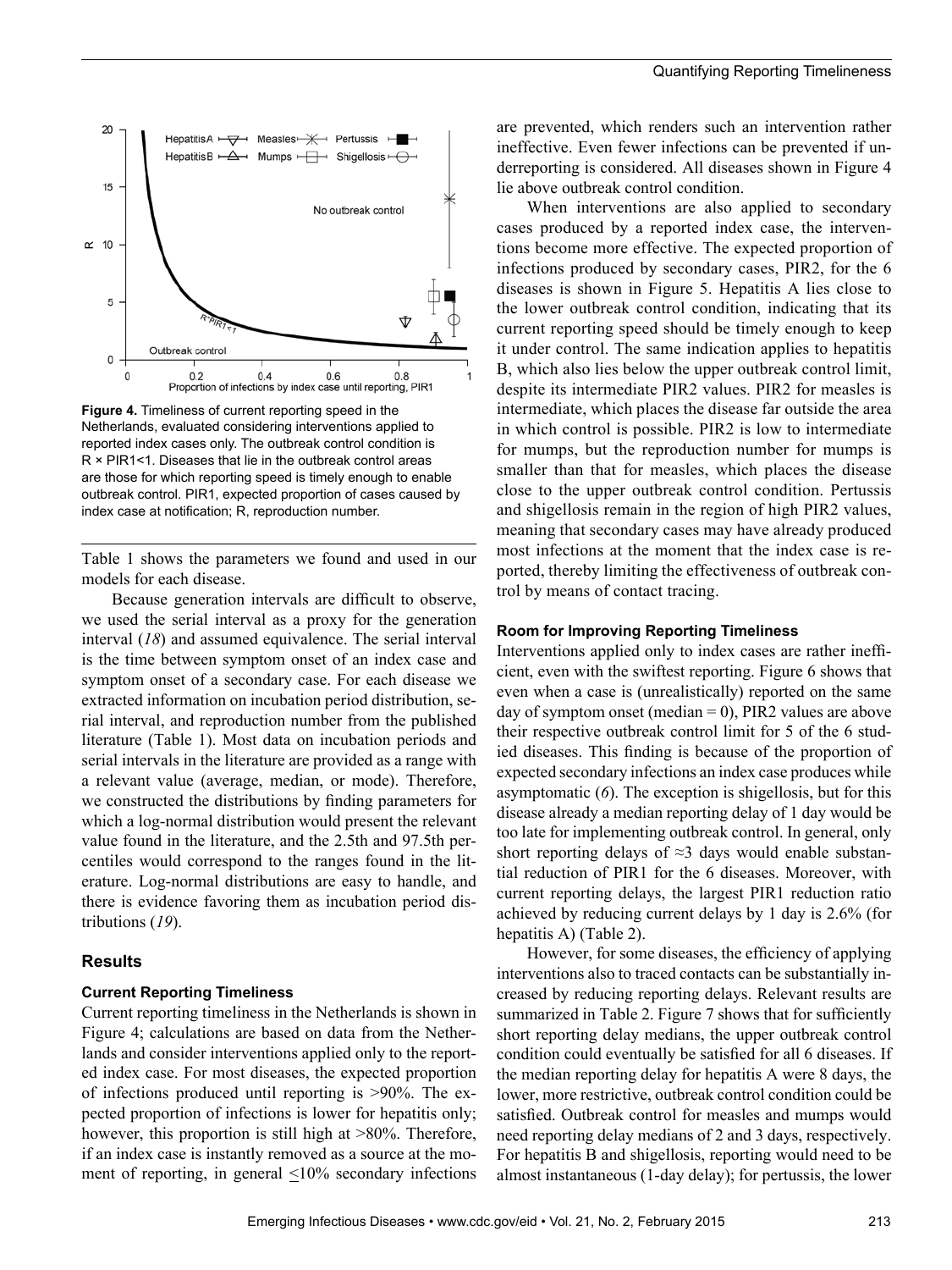

**Figure 5.** Timeliness of current reporting speed in the Netherlands, evaluated considering interventions applied for reported index cases and their secondary cases. The lower outbreak control condition is  $R^2 \times PIR2$  < 1, assuming index cases are reported too late to stop any secondary infection (i.e., PIR1 = 1 always). The upper outbreak control condition  $R \times$ PIR2<1, which is the most relaxed condition, assumes an extreme situation that index cases have not caused more infections than secondary cases (PIR1 = PIR2). In practice, the outbreak control condition lies in between these 2 condition. Diseases that lie in the outbreak control areas are those for which reporting speed is timely enough to enable outbreak control. PIR1, expected proportion of cases caused by index case at notification; PIR2, expected proportion of new infections caused by secondary cases before index case is notified; R, reproduction number.

outbreak control condition could not be satisfied even if reported the same day as symptom onset. The PIR2 reduction ratio is high for hepatitis A, measles, and mumps, indicating that substantial improvement can be achieved with reporting delay reductions of 1 (or a few) days. However, little improvement is expected with a small reduction of reporting delays for hepatitis B, pertussis, and shigellosis. Table 2 shows that with underreporting >30%, outbreak control for all 6 diseases is not possible. Table 2 also shows that only for hepatitis A and hepatitis B would the immunization coverage needed to achieve outbreak control be substantially reduced, because of individually targeted interventions with the current reporting speed.

## **Discussion**

Public health agencies are responsible for organizing a swift course of action from disease onset to notification and intervention. The general assumption is that the shorter the delay, the better the control response. We quantitatively assessed the potential of individual-based interventions by PHAs for minimizing or preventing outbreaks by calculating the expected proportion of infections caused by index (PIR1) and secondary (PIR2) cases until reporting of the index case. For hepatitis A, measles, mumps, pertussis, and shigellosis, PIR1 was >90% (Figure 3), but for hepatitis B, PIR1 was

82%. This finding indicates that interventions aimed only at notified index cases are always too late to substantially prevent future disease transmission. Therefore, effective control requires contact tracing and stopping transmission from contacts. Even if reporting delays were reduced to a couple of days, interventions targeting index cases only are not enough to achieve outbreak control conditions.

The expected proportion of infections caused by secondary cases, PIR2, differs substantially among different diseases. Current reporting delays for hepatitis A and hepatitis B lead to PIR2 values that are within outbreak control limits (Figure 5), probably because of the long incubation period for each disease. Although incubation periods for pertussis and shigellosis differ greatly, reporting for these diseases is far from meeting outbreak control conditions (Figure 5), probably resulting partly from patient and physician reporting delays because of nonspecific symptoms. Measles and mumps appear in the middle of Figure 5, despite their relatively short incubation periods, probably because they produce specific symptoms. For measles and mumps, a combined effort to lower their reproduction number and shorten notification delay might bring their reporting within outbreak control conditions. Lower reproduction numbers move diseases to a lower position in Figures 4 and 5. This lowering can be achieved by interventions at population or group levels (e.g., vaccination or hygiene/behavior changes). Areas with high baseline vaccination ratios against measles or mumps (boosters included) are closer to meeting outbreak control conditions than those with low



**Figure 6.** PIR1, depending on reporting delay median for the indicated diseases and assuming standard deviation equal to median value. Thick lines show reporting delay medians for which there is no outbreak control. Thin dashed lines would show reporting delay medians that bring diseases within the outbreak condition  $(R \times PIR1<1)$ , but they are not present because even with extremely short delays it is not possible to fulfill the condition with the studied diseases (except shigellosis). Symbols indicate PIR1 evaluated with current reporting delay data. PIR1, expected proportion of cases caused by index case at notification; R, reproduction number.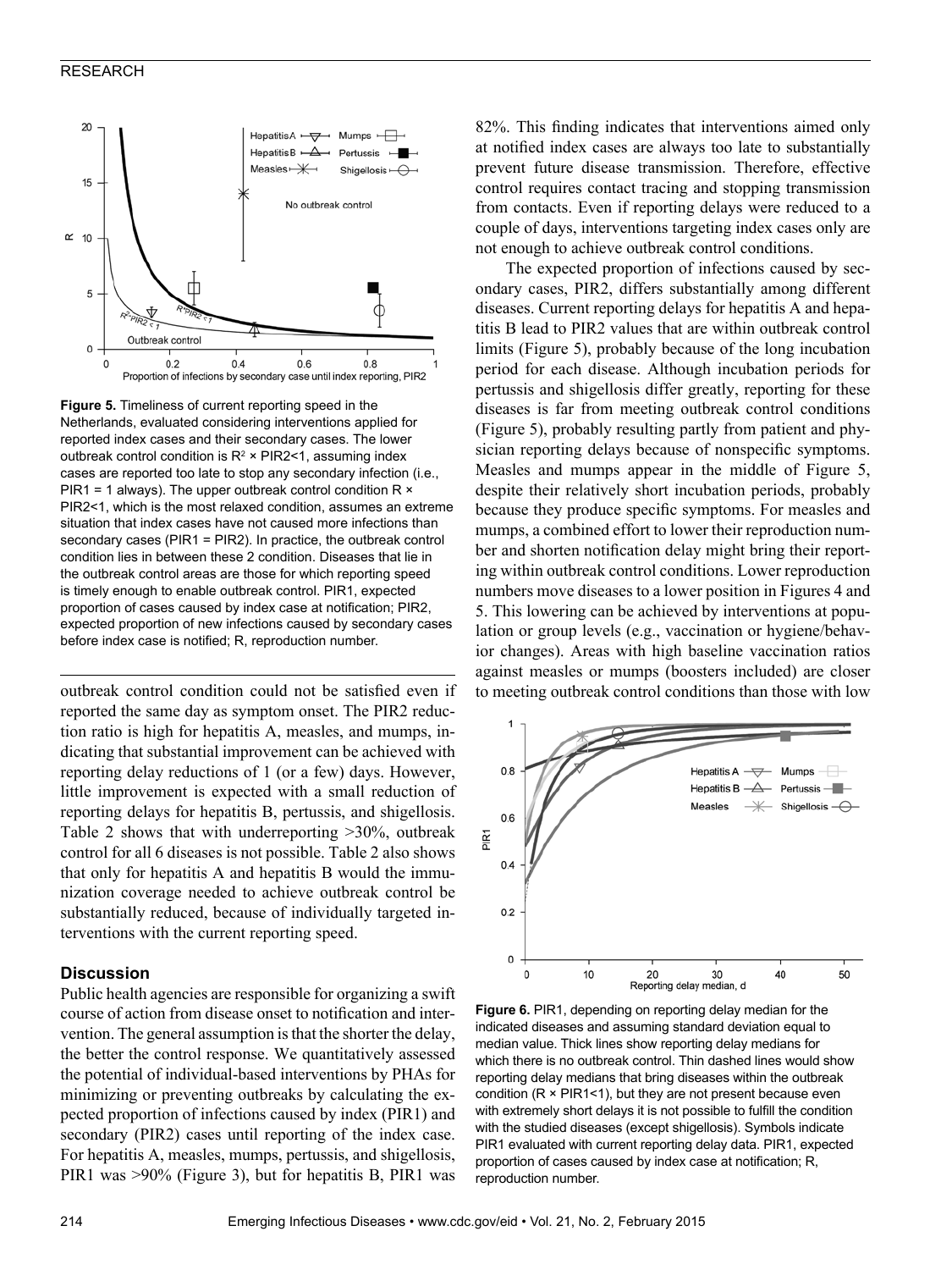**Table 2.** Effects of reducing reporting delays, by disease\*

| Effect                            | <b>Hepatitis A</b> | <b>Hepatitis B</b> | Measles      | Mumps        | Pertussis    | <b>Shigellosis</b> |
|-----------------------------------|--------------------|--------------------|--------------|--------------|--------------|--------------------|
| Current PIR1 (PIR1 at symptom     | 0.818(0.480)       | 0.907(0.810)       | 0.947(0.495) | 0.901(0.574) | 0.948(0.322) | 0.960(0.230)       |
| onset)                            |                    |                    |              |              |              |                    |
| Current PIR2 (PIR2 at symptom     | 0.145(0.019)       | 0.456(0.320)       | 0.423(0.006) | 0.273(0.005) | 0.817(0.067) | 0.836(0.056)       |
| onset)                            |                    |                    |              |              |              |                    |
| PIR2 reduction ratio by reducing  | 9.7%               | 1.5%               | 12.6%        | 13.5%        | 0.7%         | 2.4%               |
| delay in 1 d                      |                    |                    |              |              |              |                    |
| Reporting delay median needed for | 17d                | 42 d               | 5 d          | 8 d          | 4.5 d        | 3 d                |
| $PIR2 = 1/R$                      |                    |                    |              |              |              |                    |
| Reporting delay median needed for | 8 d                | 1 d                | 2d           | 3 d          | Not possible | 1 d                |
| $PIR2 = 1/R2$                     |                    |                    |              |              |              |                    |
| Underreporting beyond which       | 29%                | 1.5%               | 12%          | 18%          | 12%          | 25%                |
| outbreak control is not possible  |                    |                    |              |              |              |                    |
| Reduction of vaccination coverage | 70%                | 64%                | 8%           | 20%          | 2%           | 4%                 |
| for herd immunity                 |                    |                    |              |              |              |                    |

\*PIR values at symptom onset show a theoretical minimum, achievable by stopping transmission instantly at symptom onset. PIR1, proportion of expected infections produced by an index case; PIR2, proportion of expected infections produced by each secondary case produced by a reported index case.

baseline vaccination ratios and need less drastic delay reductions to achieve the same effect when interventions are applied to secondary cases.

Whether a PHA response to a reported case is considered timely depends on the goal set for the intervention and the balance between the benefit and efforts spent on reducing reporting delays. PIR2 decreases substantially with a reporting delay reduction of a few days for hepatitis A, measles, and mumps. This finding suggests that efforts to reduce reporting delays for these diseases would be worthwhile because doing so would increase the effectiveness of interventions applied to secondary cases. However, using resources



**Figure 7.** Expected proportion of infections caused by secondary cases before reporting of their index case, depending on reporting delay median for the indicated diseases and assuming standard deviation equal to median value. Thick lines show reporting delay medians for which there is no outbreak control. Intermediate-width dashed lines show reporting delay medians that bring diseases within the upper outbreak condition (R × PIR2<1). Thin dashed lines show reporting delay medians bringing diseases under the lower outbreak control condition  $(R^2 \times PIR2<1)$ . Symbols indicate PIR2 evaluated with current reporting delay data. HepA, hepatitis A; hepB, hepatitis B; PIR2, expected proportion of new infections caused by secondary cases before index case is notified; R, reproduction number.

to reduce reporting delays for hepatitis B, pertussis, and shigellosis would not be worthwhile for outbreak control purposes because a substantial increase of prevented infections could be achieved only with extreme reporting delay reductions (pertussis and shigellosis) or none at all (hepatitis B).

In the context of transmission of infection, calculations of PIR1 and PIR2 provide an objective measure for the timeliness of reporting and interventions. We focused on outbreak control as a goal (reducing reproduction number to  $\leq$ 1), but the method we described can also be used to assess reporting delays with another goal in mind. For example, for an extremely serious disease, the goal might be to reduce PIR1 and PIR2 to the smallest acceptable limit.

Maximum limits of underreporting that would allow for any possibility of outbreak control are rather small (Table 2). Therefore, in addition to being timely, reporting must also be very complete.

The median is a robust characteristic of a dataset because it is not influenced largely by outliers. Therefore, medians have been used in many studies to compare data on factors such as latent periods, serial intervals, and notification delays but without taking into account the shape of the distributions  $(1-3)$ . It is reassuring that we found that calculations of PIR1 and PIR2 depend mainly on medians and not on the standard deviations of reporting delay distributions.

We have quantitatively assessed the outbreak control potential of PHA responses on the basis of the timeliness of the current reporting delays of hepatitis A, hepatitis B, measles, mumps, pertussis, and shigellosis in the Netherlands. We used the expected proportion of infections caused by index and secondary cases until reported to the local PHA (PIR1 and PIR2). These disease-specific quantities provide a powerful tool for setting goals for reporting speeds, not only for outbreak control but also for evaluation of individual-based interventions with other aims, such as partially reducing infections or completely stopping transmission.